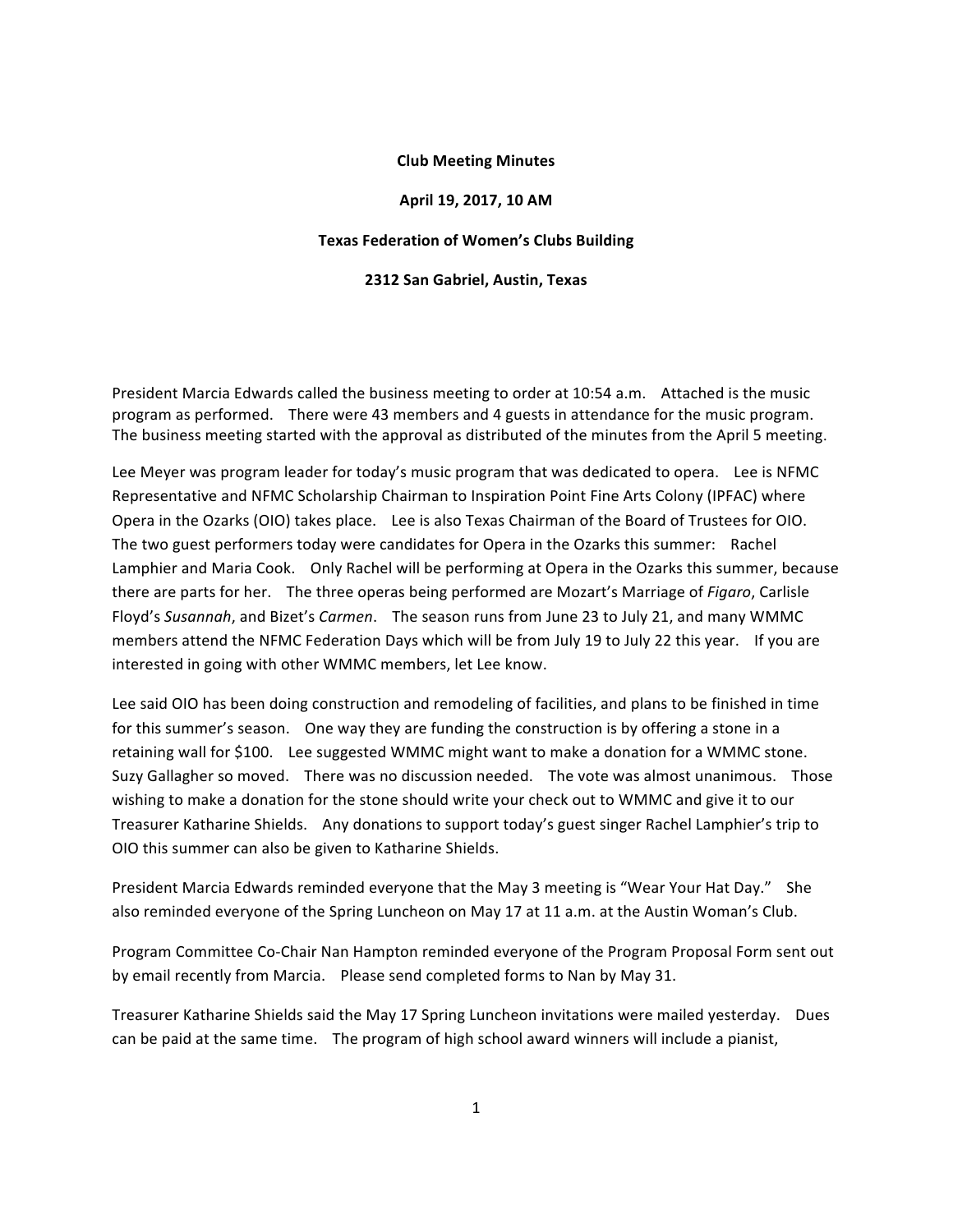violinist, and two singers. Katharine also reminded everyone that Chorus Austin will be performing Lidarti's *Esther* oratorio this weekend.

The meeting adjourned at 11:00 a.m.

Submitted by:

Virginia Kniesner

Recording Secretary